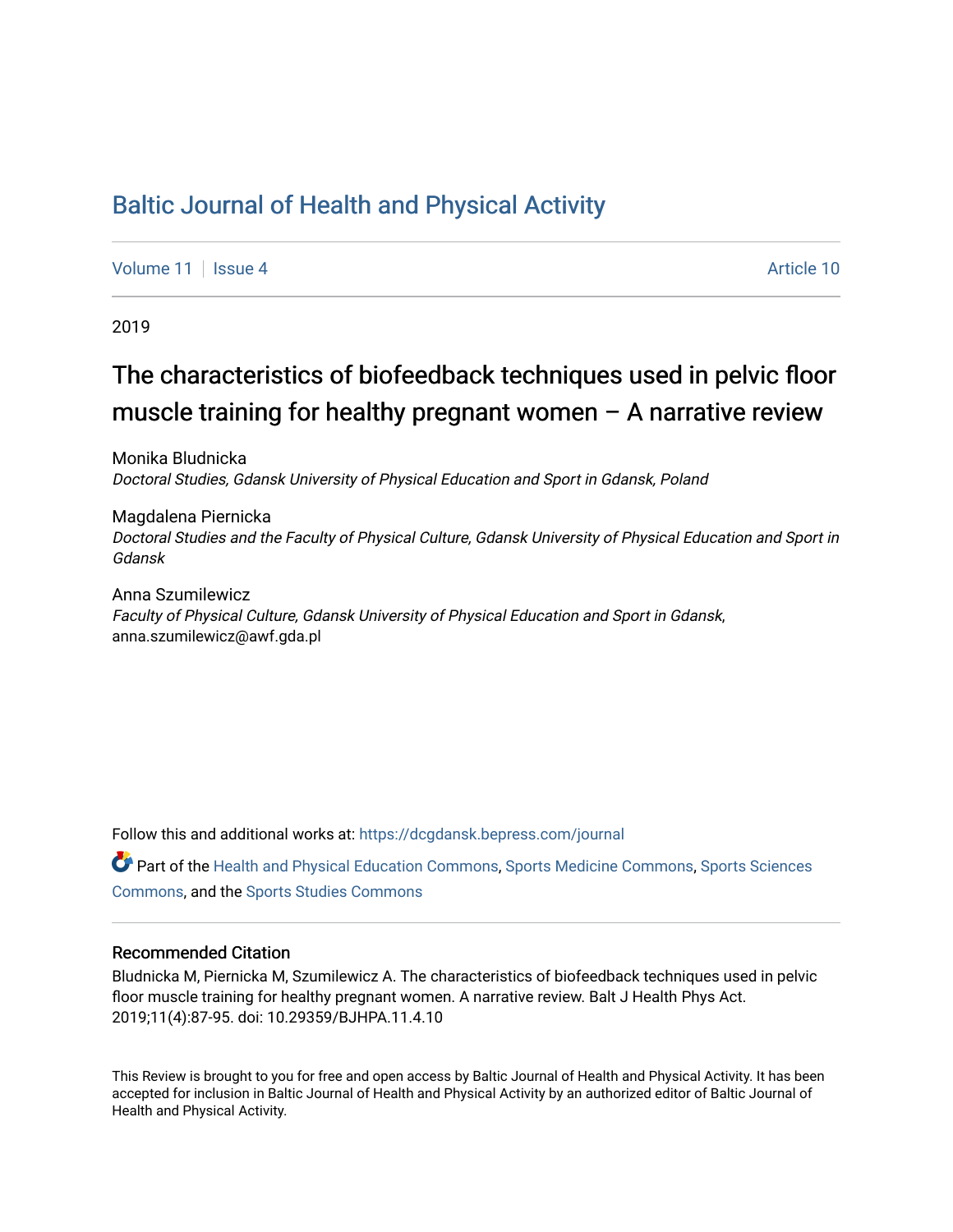# **The characteristics of biofeedback techniques used in pelvic floor muscle training for healthy pregnant women. A narrative review**

**Monika Błudnicka1 ABDEF, Magdalena Piernicka<sup>2</sup> ABDEF, Anna Szumilewicz3 ABDEF**

- 1 Doctoral Studies at Gdansk University of Physical Education and Sport in Gdansk, Poland
- 2 Doctoral Studies and the Faculty of Physical Culture, Gdansk University of Physical Education and Sport in Gdansk, Poland

<sup>3</sup> Faculty of Physical Culture, Gdansk University of Physical Education and Sport in Gdansk, Poland

| abstract                     |                                                                                                                                                                                                                                                                                                                                                                                                                                                                                                                                                                                                                                                                                                                                                                                                                                                                           |  |  |  |
|------------------------------|---------------------------------------------------------------------------------------------------------------------------------------------------------------------------------------------------------------------------------------------------------------------------------------------------------------------------------------------------------------------------------------------------------------------------------------------------------------------------------------------------------------------------------------------------------------------------------------------------------------------------------------------------------------------------------------------------------------------------------------------------------------------------------------------------------------------------------------------------------------------------|--|--|--|
| <b>Background:</b>           | Due to the location of pelvic floor muscles, training with biofeedback for this muscle group is encouraged.<br>The aim of this study was to characterize the use patterns of various biofeedback techniques in pelvic<br>floor muscle training in healthy pregnant women.                                                                                                                                                                                                                                                                                                                                                                                                                                                                                                                                                                                                 |  |  |  |
| <b>Material and methods:</b> | It was a narrative review study using MEDLINE database and the following keywords: 'pelvic floor',<br>'pregnancy' and 'biofeedback'. For the analysis we included 8 studies meeting the criteria of being<br>experimental trials in healthy pregnant women and including the characteristics of biofeedback<br>techniques used in pelvic floor muscle training.                                                                                                                                                                                                                                                                                                                                                                                                                                                                                                           |  |  |  |
| <b>Results:</b>              | The most commonly used technique of biofeedback was palpation (in 4 out of 8 studies). Other<br>techniques used a perineometer, ultrasonography, electromyography or electrostimulation. The time<br>span between pre- and post-assessment was $27 \pm 21$ (M $\pm$ SD) weeks and the number of biofeedback<br>sessions varied from 1 to 12 during the intervention.                                                                                                                                                                                                                                                                                                                                                                                                                                                                                                      |  |  |  |
| <b>Conclusions:</b>          | Because of different analyzed pelvic floor parameters and patterns of biofeedback applications, it was<br>impossible to compare them. There are no clear guidelines for the use of biofeedback in pelvic floor<br>muscle training.                                                                                                                                                                                                                                                                                                                                                                                                                                                                                                                                                                                                                                        |  |  |  |
| Key words:                   | pelvic floor muscle training, pregnancy, biofeedback, training effectiveness.                                                                                                                                                                                                                                                                                                                                                                                                                                                                                                                                                                                                                                                                                                                                                                                             |  |  |  |
| article details              |                                                                                                                                                                                                                                                                                                                                                                                                                                                                                                                                                                                                                                                                                                                                                                                                                                                                           |  |  |  |
|                              | Article statistics: Word count: 2,869; Tables: 1; Figures: 1; References: 35                                                                                                                                                                                                                                                                                                                                                                                                                                                                                                                                                                                                                                                                                                                                                                                              |  |  |  |
|                              | Received: October 2018; Accepted: September 2019; Published: December 2019                                                                                                                                                                                                                                                                                                                                                                                                                                                                                                                                                                                                                                                                                                                                                                                                |  |  |  |
|                              | Full-text PDF: http://www.balticsportscience.com                                                                                                                                                                                                                                                                                                                                                                                                                                                                                                                                                                                                                                                                                                                                                                                                                          |  |  |  |
|                              | <b>Copyright</b> © Gdansk University of Physical Education and Sport, Poland                                                                                                                                                                                                                                                                                                                                                                                                                                                                                                                                                                                                                                                                                                                                                                                              |  |  |  |
|                              | Indexation: Celdes, Clarivate Analytics Emerging Sources Citation Index (ESCI), CNKI Scholar (China National Knowledge<br>Infrastructure), CNPIEC, De Gruyter - IBR (International Bibliography of Reviews of Scholarly Literature in<br>the Humanities and Social Sciences), De Gruyter - IBZ (International Bibliography of Periodical Literature<br>in the Humanities and Social Sciences), DOAJ, EBSCO - Central & Eastern European Academic Source, EBSCO<br>- SPORTDiscus, EBSCO Discovery Service, Google Scholar, Index Copernicus, J-Gate, Naviga (Softweco, Primo<br>Central (ExLibris), ProQuest - Family Health, ProQuest - Health & Medical Complete, ProQuest - Illustrata: Health<br>Sciences, ProQuest - Nursing & Allied Health Source, Summon (Serials Solutions/ProQuest, TDOne (TDNet), Ulrich's<br>Periodicals Directory/ulrichsweb, WorldCat (OCLC) |  |  |  |
| <b>Fundina:</b>              | This research received no specific grant from any funding agency in the public, commercial, or not-for-profit sectors.                                                                                                                                                                                                                                                                                                                                                                                                                                                                                                                                                                                                                                                                                                                                                    |  |  |  |
|                              | <b>Conflict of interests:</b> Authors have declared that no competing interest exists.                                                                                                                                                                                                                                                                                                                                                                                                                                                                                                                                                                                                                                                                                                                                                                                    |  |  |  |
| <b>Corresponding author:</b> | Monika Błudnicka, Monika Błudnicka, Gdansk University of Physical Education and Sport, 1 Kazimierza Górskiego<br>Str., 80-336 Gdansk, Poland; e-mail: mbludnicka@interia.pl                                                                                                                                                                                                                                                                                                                                                                                                                                                                                                                                                                                                                                                                                               |  |  |  |
|                              | <b>Open Access License:</b> This is an open access article distributed under the terms of the Creative Commons Attribution-Non-commercial 4.0<br>International (http://creativecommons.org/licenses/by-nc/4.0/), which permits use, distribution, and reproduction in<br>any medium, provided the original work is properly cited, the use is non-commercial and is otherwise in compliance<br>with the license.                                                                                                                                                                                                                                                                                                                                                                                                                                                          |  |  |  |

**Authors' Contribution: A** Study Design **B** Data Collection

- **C** Statistical Analysis **D** Data Interpretation
- **E** Manuscript Preparation
- **F** Literature Search
- **G** Funds Collection

I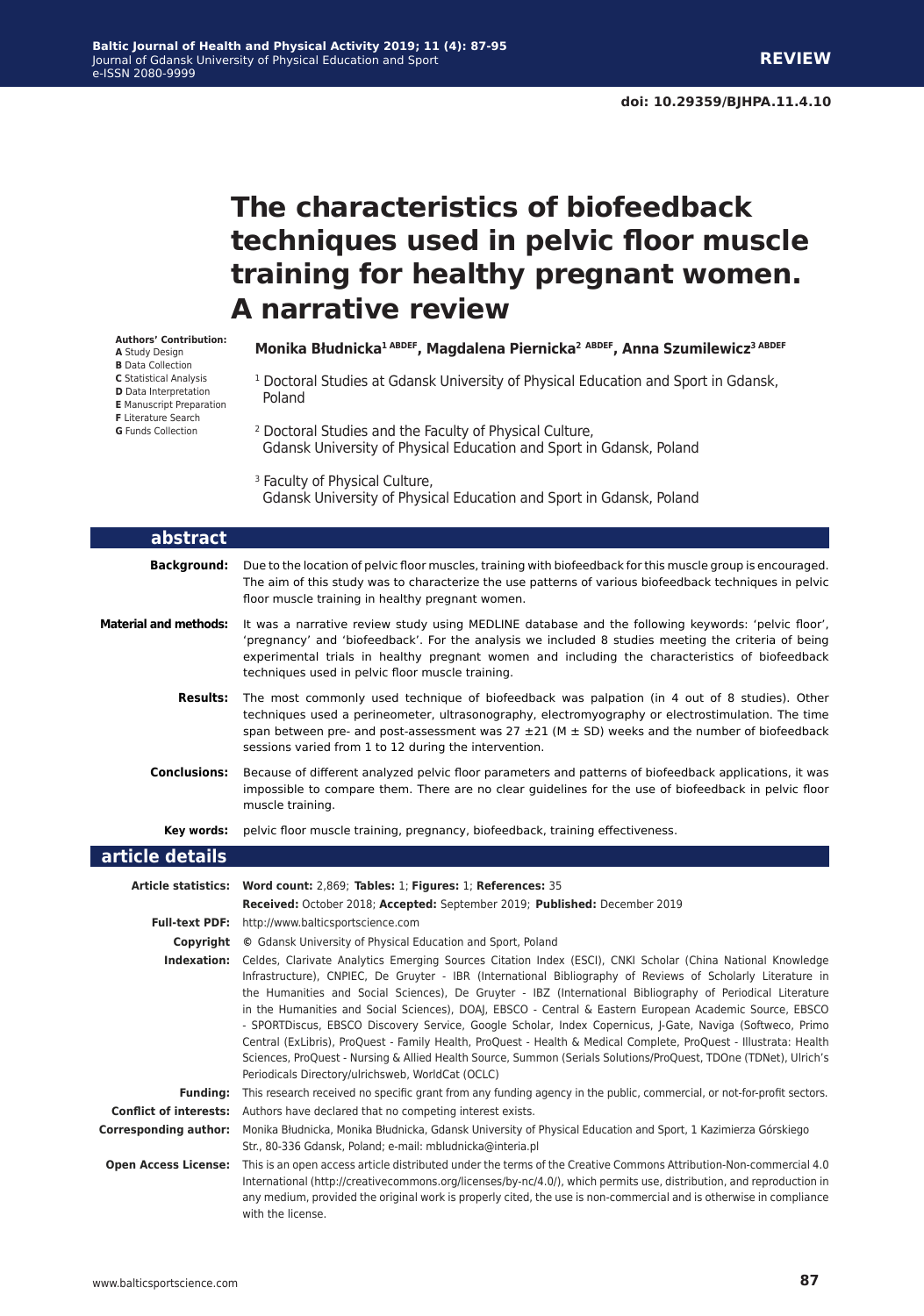### **introduction**

Pelvic floor muscles are one of the muscular groups surrounding and supporting abdominal organs. They must be very resistant because they carry the weight of the abdominal cavity content and form part of the abdominal press [2]. The pelvic floor is a complex structure, and at the same time it is very susceptible to damage. Repeated extreme changes in intra-abdominal pressure, as well as other tensions and strains, occurring mainly at the end of pregnancy, may lead to weakening of the connective tissue and pelvic membrane muscles with clinical consequences [3].

To keep pelvic floor muscles in proper condition, they should be exercised regularly. Due to their location, an assessment of the correctness of exercise is difficult. In publicly available sources of information, there are indications that the muscles of the pelvic floor should be activated in such a way as if the intention was to break the urinary stream during the micturition [4]. However, there are hypotheses that regular interruption of urination may disrupt the functioning of the bladder [5]. In order to get feedback on the technique of pelvic floor muscle exercises, a woman can put her finger in the vagina. If she feels her muscles clench around her finger, it means she has identified and activated them properly [5].

More and more often, pelvic floor muscle training is supported by specialized equipment and the so-called biofeedback. By registering and visualizing muscle work, biofeedback optimizes the work of the central nervous system and muscles. It gives an opportunity to activate the right muscle group, control the strength and duration of contraction or relaxation, and observe the progress of training or therapy objectively [5]. Biofeedback can be visual, auditory and sensory. It is commonly used to teach women how to perform conscious contractions of the pelvic floor muscles or to increase the effectiveness of the exercises [6]. The awareness of correctly done exercises improves the well-being of women and motivates them to continue [7]. Due to the beneficial use of biofeedback, they are more likely to practice alone at home.

Until now, there was no publication of recommendations on how to use biofeedback, hence in our work we decided to characterize the use patterns of various biofeedback techniques and principles of their application in pelvic floor muscle training in healthy pregnant women.

#### **material and methods**

It was a narrative review study. We used the following keywords to search the MEDLINE database: 'pelvic floor', 'pregnancy' and 'biofeedback' to qualify articles to analysis. We searched for reports published in English between 2001 and 2017. Two independent researchers completed the procedure between May 2017 and November 2017. In the first step, we obtained 25 studies that we analyzed for the following criteria: these were experimental trials conducted in healthy pregnant women and they included the characteristics of biofeedback technique used in pelvic floor muscle training. This left eight trials for analysis (Fig. 1). We characterized the following criteria of the use patterns of biofeedback techniques: methods of biofeedback, time between pre- and post-assessment, when biofeedback was applied, how many times biofeedback was used.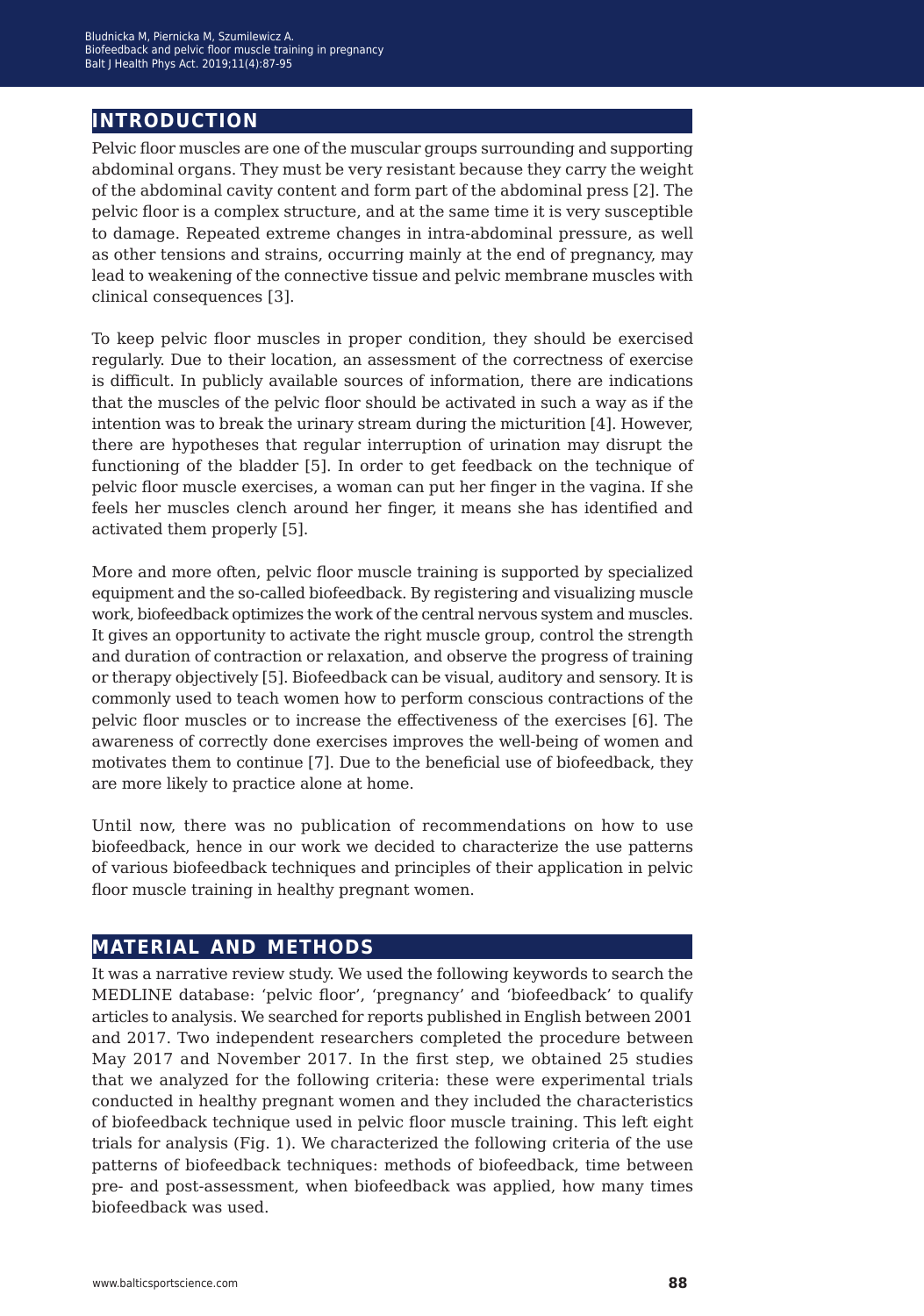

Fig. 1. The process of studies selection

Pelvic floor muscle (PFM) exercises aim to improve pelvic floor muscle strength, endurance, power, relaxation or a combination of these parameters [1]. As one of the biofeedback techniques, we considered the palpation method, which gives the participant both verbal and sensory feedback of a third person (e.g. a researcher, a physiotherapist). We also considered electrostimulation as a specific form of biofeedback. It can strengthen woman's awareness through targeted electrical stimulation of selected body parts, thus, improving the technique of their voluntary contraction and relaxation.

The following articles have not been taken into consideration due to: urinary incontinence (UI) [8–10], fecal incontinence (FI) [11–13], multiple sclerosis (MS) [14], thin endometrium [15], the lack of biofeedback characteristics [16], being reviews [5, 17], a theoretical work [18], research after delivery [19–22] or lack of pelvic floor muscle training.

#### **results**

In the 8 analyzed articles, 1120 women were examined. Five studies confirmed the improvement in the pelvic floor muscle function after biofeedback, and in three other trials no improvement was noted. The biofeedback with the use of perineometer, ultrasonography (USG), electromyography (EMG), electrostimulation (ES) or palpation examination was applied in the experiments. Perineometry was used in five studies, palpation and ultrasonography in three, electrostimulation and electromyography in only one study.

Meyer et al. [23] assessed the effect of pelvic floor education after vaginal delivery in 107 healthy primiparous women. Questionnaires to detect the appearance of urinary or anorectal symptoms were completed monthly. The pelvic floor muscle examination was conducted in pregnancy and at 9 weeks and 10 months after vaginal delivery. Each woman was then assigned to one of two groups. The control group of 56 subjects did not receive any education until the third examination conducted 10 months postpartum. The experimental group of 51 women received 6 weeks (12 sessions) of pelvic floor education that started 2 months postpartum and ended before the third examination, which was also conducted 10 months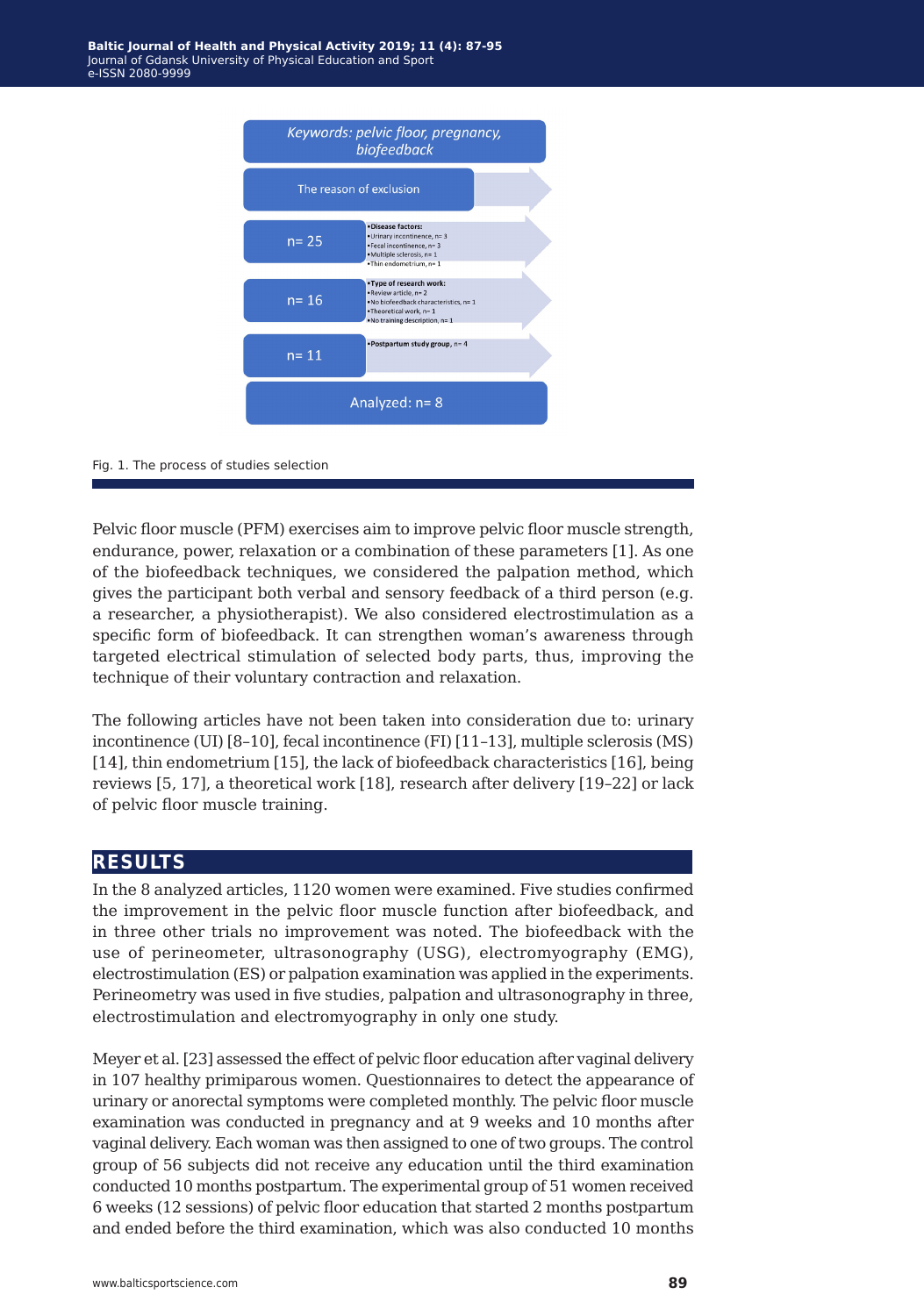postpartum. Each session consisted of pelvic floor exercise training, followed by 20 minutes of biofeedback and 15 minutes of electrostimulation with an electrode placed at the bottom of the vagina. Stress urinary incontinence incidence decreased in 2% of control subjects compared with 19% of women who underwent pelvic floor education ( $P = 0.002$ ). The incidence of fecal incontinence (5% versus 4%,  $P = 0.1$ ) and the percentage of women who recovered predelivery pelvic floor contraction strength (33% versus 41%,  $P = 0.4$ ) were not statistically different.

In the study by Oliveira et al. [24], 46 women up to 20 weeks of gestation were also divided into two groups: the exercise and control groups. Functional evaluation of the pelvic floor muscle was performed by digital vaginal palpation using the strength scale described by Ortiz and by a perineometer with biofeedback. First, the patient was questioned regarding her knowledge of the pelvic floor muscles. She then received information about the location and function, and on how to correctly contract this musculature. The patient was then instructed to "squeeze and lift" the pelvic floor muscles. Next, inspection, palpation, functional evaluation of the pelvic floor (FEPF), and perineometry were consecutively performed with the patient in the gynecological position. The functional evaluation of the pelvic floor muscles showed a significant increase in pelvic floor muscle strength during pregnancy in both groups  $(P < .001)$ . However, the magnitude of the change was greater in the exercise group than in the control group  $(47.4\% \text{ vs. } 17.3\% \text{ P} < 0.001)$ . Pelvic floor muscle training resulted in a significant increase in pelvic floor muscle pressure and strength during pregnancy.

Ornö and Dietz [25] described the use of USG as a technique of biofeedback in fifty nulliparous women at 36–38 weeks' gestation. They analyzed the mechanism of Valsalva, which is often accompanied by pelvic floor muscle contraction. Valsalva maneuvers were recorded initially and after repeated attempts with visual biofeedback both during the maneuver and after, with the operator demonstrating findings on the ultrasound monitor, in order to prevent levator co-activation. The authors concluded that without repetition and digital, auditory or visual biofeedback, women may not perform a correct Valsalva maneuver. This investigation described and quantified a major confounder of the assessment for pelvic organ prolapse in young nulliparous women. Levator co-activation at the time of a Valsalva maneuver may significantly reduce pelvic organ descent. Biofeedback instruction and repetition may overcome this effect in some women and reduce the likelihood of false-negative findings.

Caroci et al. [26] demonstrated the use of perineometry and digital vaginal palpation at the beginning of pregnancy (up to 12 weeks), at the end of pregnancy (36 to 40 weeks) and during puerperium (48 hours and 42 to 60 days postpartum) in 110 primigravidae women. For the biofeedback, the study used an electronic perineometer, which registers the potential action of pelvic floor muscle contractions and translates their intensity from visual signals. The woman was asked to hold and maintain, for as long as possible, a voluntary contraction of the perineal muscles around the vaginal probe, in a sequence of three sessions, with an inter-session interval of 15 seconds. Although the pregnancy was progressing, there was no significant decrease in pelvic-floor muscle strength in early and late pregnancy and postpartum. The authors concluded that the use of perineometry together with the performance of perineal exercises with biofeedback is particularly important in the clinical practice.

The study by Riesco et al. [27] verifies whether there is a correlation between values of pelvic floor muscle strength obtained through digital vaginal palpation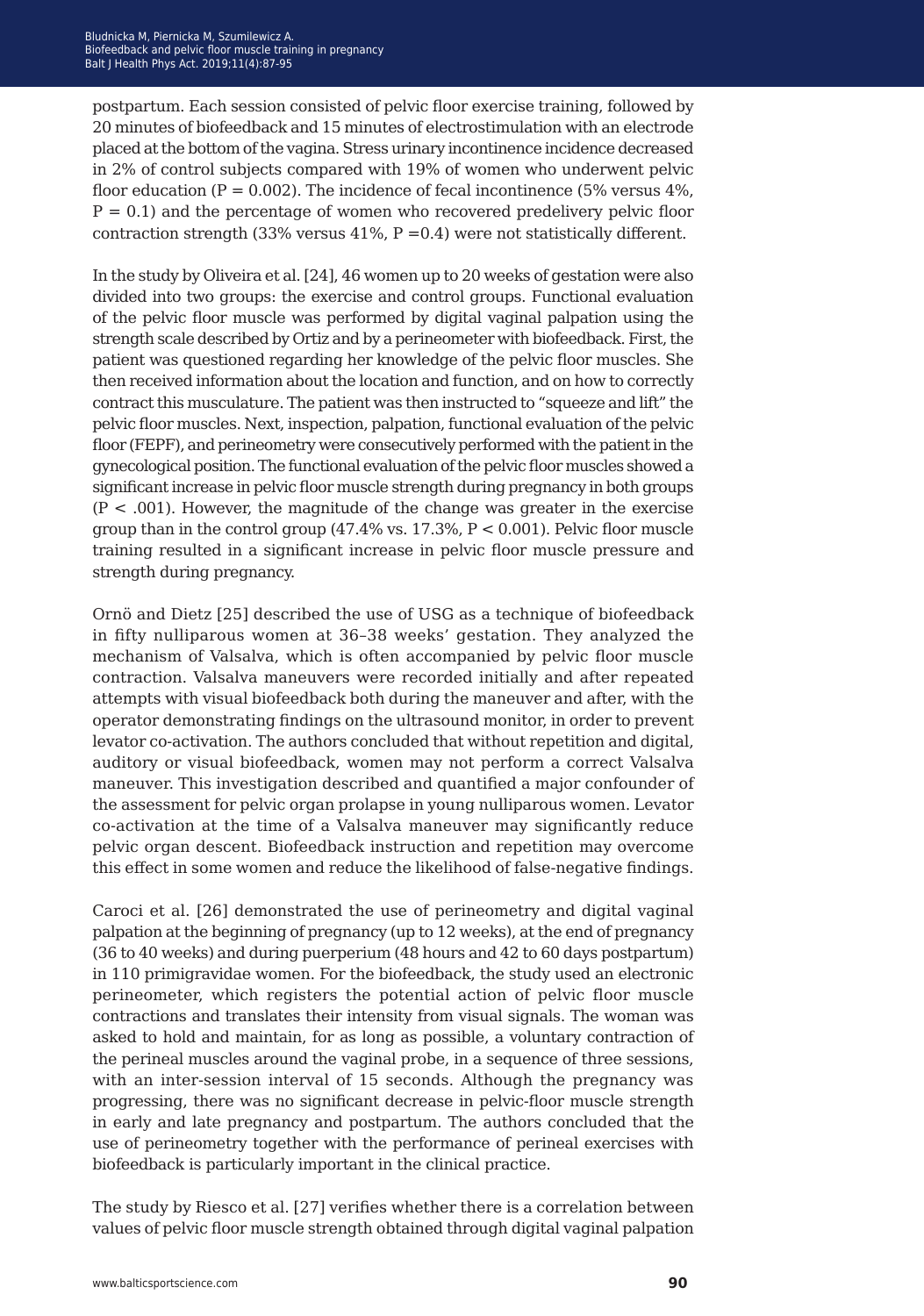using the Oxford scale and through perineometry performed with an electronic perineometer (which translates the strength of pelvic floor contraction to visual signs through a numerical scale). In digital vaginal palpation and perineometry they asked a woman to contract and keep the voluntary contraction of the pelvic floor muscles around a vaginal tube as long as possible in a sequence of three sessions with an interval of 15 seconds between each session. Evaluations were performed at three points in time: up to 12 weeks of pregnancy; between 36-40 weeks; and between 42–60 days postpartum. The Spearman coefficient indicated a strong positive correlation between the two assessment methods for the three evaluations  $(P < 0.0001)$  [27].

Batista et al. [28] described the analysis of three EMG biofeedback sessions consisting of slow and fast pelvic-floor muscle contractions in 19 nulliparous women with low risk pregnancies. The results indicated that three sessions of training with biofeedback improved pelvic floor muscle EMG activity during the second trimester. The authors stated that visual stimulation may help to perform the pelvic floor muscle contraction.

In the study by Lekskulchai's et al. [29], 219 nulliparous women pregnant between 8-12 weeks underwent transperineal ultrasound. The experimental group (n=108) was taught about pelvic floor muscle contraction using visual biofeedback by transperineal ultrasound. The control group  $(n=111)$  received routine antenatal care. The intervention exercise program comprised a series of 15 contractions. Each contraction was held for 5 seconds, with 5 seconds' rest between each contraction. Patients were asked to repeat this regimen 3 times after each meal. At the second trimester, third trimester, 3-month postpartum and 6-month postpartum, the participants in both groups were interviewed and then underwent next ultrasound assessment according to the same protocol. This study demonstrated that antenatal pelvic floor muscle exercises supported by ultrasound biofeedback education for pelvic floor muscle contraction may reduce bladder neck mobility at 6 months after childbirth.

K. van Delft et al. [30] compare the digital assessment to transperineal ultrasound during pelvic floor muscle contraction. They observed that palpation using the Modified Oxford Scale and transperineal ultrasound can both be used as tools to assess pelvic floor muscle contractility. Although the Modified Oxford Scale is a simple clinical tool without a need for any equipment, transperineal ultrasound can provide good visual biofeedback when training patients in pelvic floor muscle exercises. As transperineal ultrasound is non-intrusive, it may be a method of choice for some women. 459 assessments were performed, of which 268 were for women at around 36 weeks' gestation, and 191 were from women following delivery at 3 months postpartum. During digital palpation women were instructed to squeeze their pelvic floor muscle, and subjective assessment of pelvic floor muscle contractility was performed by the examiner. Subsequently, women underwent 3D- (to obtain images at rest) and 4D-transperineal ultrasound (to obtain images at maximum pelvic floor muscle contraction). Imaging was performed at rest and at maximum pelvic floor muscle contraction (best of three contractions).

In the analyzed studies, the most commonly used technique of biofeedback was palpation (in 4 from 8 studies); the time span between pre- and postassessment was about  $27 \pm 21$  (M  $\pm$ SD) weeks, and the number of biofeedback sessions varied from 1 to 12 during the intervention (Table 1).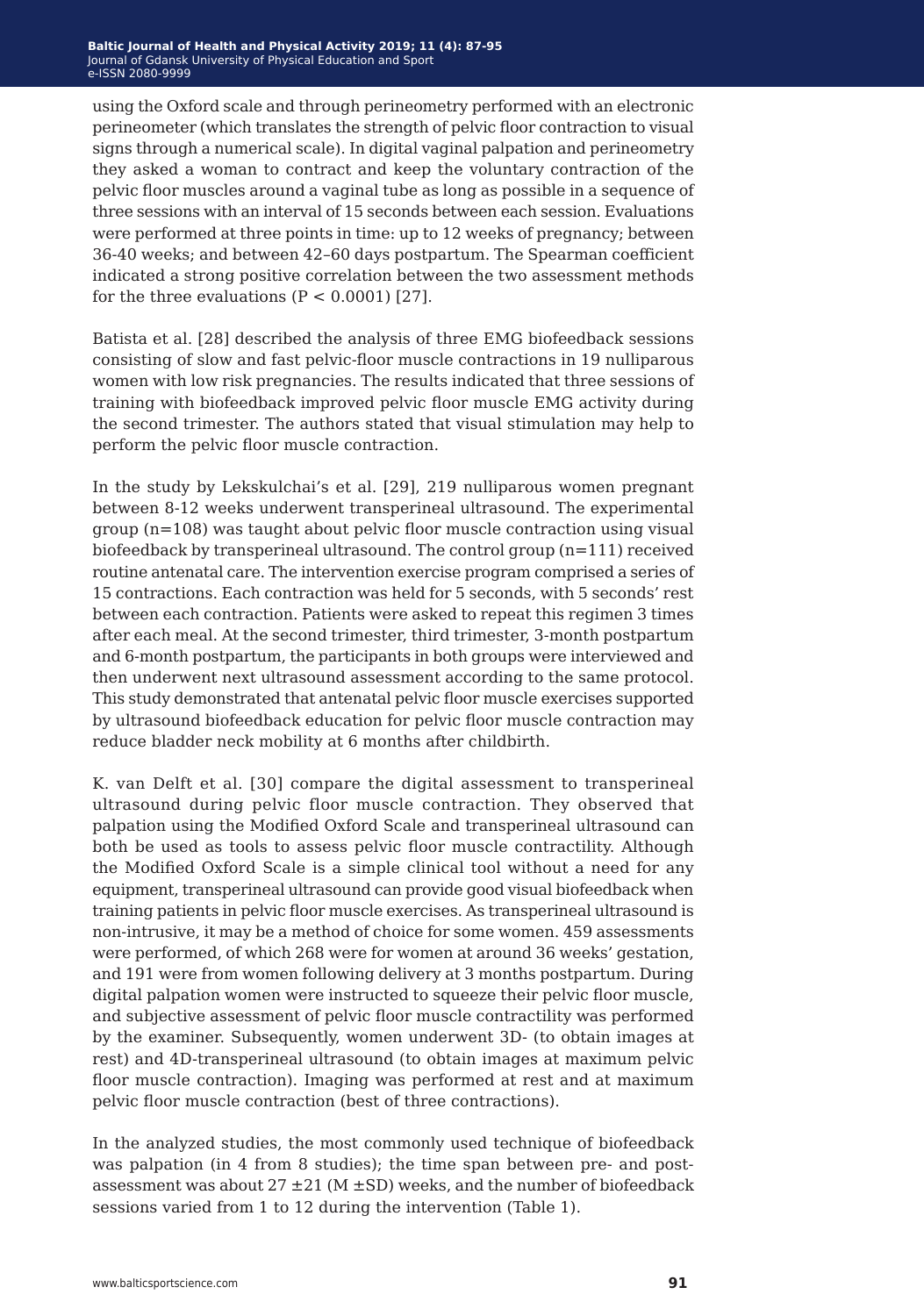Biofeedback and pelvic floor muscle training in pregnancy alt I Health Phys<sup>i</sup> Act. 2019:11(4):87-95 Balt J Health Phys Act. 2019;11(4):87-95 Bludnicka M, Piernicka M, Szumilewicz A.

| Author<br>Year                                 | Methods of<br>biofeedback                                                                                                                                                    | <b>Time between</b><br>pre and post<br>assessment                             | When biofeedback<br>was applied                                                                                                                                      | How many<br>times the<br>biofeedback was<br>used |  |
|------------------------------------------------|------------------------------------------------------------------------------------------------------------------------------------------------------------------------------|-------------------------------------------------------------------------------|----------------------------------------------------------------------------------------------------------------------------------------------------------------------|--------------------------------------------------|--|
| Meyer et al.<br>2001                           | 20 min<br>biofeedback, 15<br>min<br>electrostimulation                                                                                                                       | 8 months                                                                      | 2 months after<br>delivery                                                                                                                                           | 12 sessions during<br>6 weeks                    |  |
| Oliveira et al.<br>2007                        | Palpation test,<br>Perineometer with<br>and without<br>biofeedback 3<br>times                                                                                                | 16 weeks                                                                      | 1 <sup>st</sup> assessment 18<br>and 20 $wg$ , $2nd$<br>assessment from 36                                                                                           | 2                                                |  |
| Orno al.<br>2007                               | <b>Biofeedback USG</b>                                                                                                                                                       | <b>Biofeedback</b><br>applied<br>immediately<br>after the first<br>assessment | 36-38 wg                                                                                                                                                             | 1                                                |  |
| Caroci et al.<br>2010                          | Palpation test,<br>Perineometer<br>3 sessions with an<br>interval of 15<br>seconds<br>between each<br>session                                                                | About 12<br>months                                                            | At 12 weeks of<br>pregnancy, between<br>38-40 weeks<br>pregnant, 48 hours<br>postpartum, 42-60<br>weeks after childbirth                                             | 3 times during the<br>perinatal period           |  |
| Riesco et al.<br>2010                          | Palpation test,<br>perineometer.<br>3 sessions with an<br>interval of 15<br>seconds<br>between each<br>session<br><b>EMG</b> assisting in<br>evaluating<br>abdominal tension | About 12<br>months                                                            | 1 <sup>st</sup> assessment to 12<br>weeks of pregnancy;<br>2 <sup>nd</sup> assessment from<br>36 to 40 weeks: 3rd<br>assessment between<br>42-60 postpartum<br>days. | 2                                                |  |
| Batista et al.<br>2011                         | 3 sessions once a<br>week palpation test,<br><b>EMG</b>                                                                                                                      | One week                                                                      | 18-19 wg                                                                                                                                                             | 1                                                |  |
| Lekskulchai<br>et al.<br>2014                  | USG                                                                                                                                                                          | About 12-14<br>months                                                         | In the 2nd trimester,<br>3rd trimester, 3<br>months after delivery,<br>6 months after<br>delivery                                                                    | 3                                                |  |
| K. van Delft<br>et al.<br>2015                 | USG, Palpation test                                                                                                                                                          | About 4 months                                                                | At 36 weeks' gestation<br>and 3 months after<br>delivery                                                                                                             | $\overline{2}$                                   |  |
| EMG - electromyography, USG - ultrasonography, |                                                                                                                                                                              |                                                                               |                                                                                                                                                                      |                                                  |  |

Table 1. Biofeedback methods used in pelvic floor muscle training and their usage characteristics

#### **discussion**

Based upon our analysis, there are no clear guidelines for the use of biofeedback in pelvic floor muscle training. First, the biofeedback use patterns varied in terms of methods, time between pre and post assessment, when biofeedback was applied, how many times the biofeedback was used. Second, various parameters describing pelvic floor muscle contraction in individual studies were analyzed. Therefore, it was difficult to say which of the biofeedback use patterns was the most effective in pregnancy.

The analyzed studies provide information on the usage of perineometer, palpation, ultrasound, electrostimulation and electromyography as biofeedback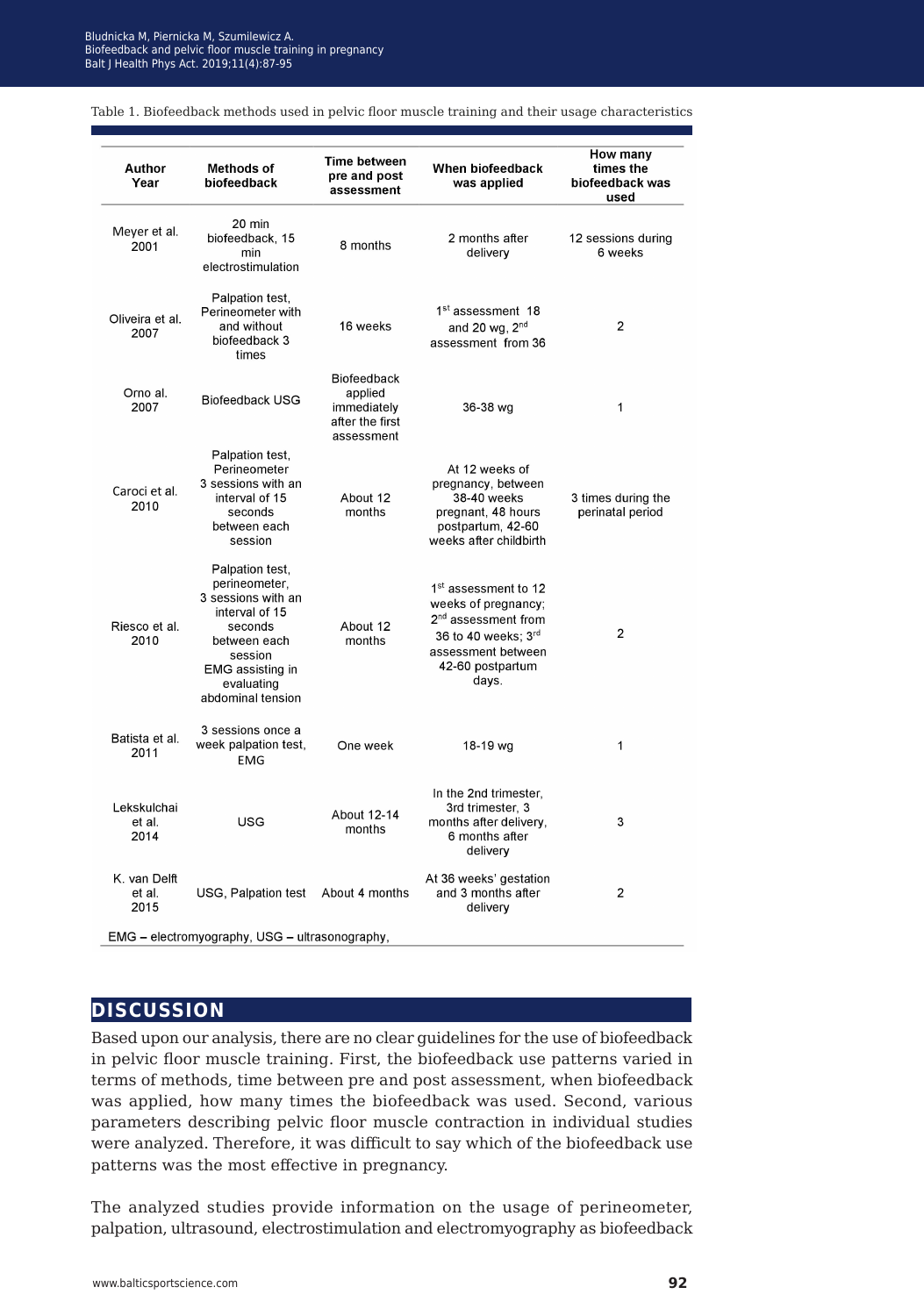tools for pregnant women. Vaginal probe, intravaginal finger application and vaginal ultrasound are perceptual stimuli, and at the same time they provide feedback how to perform pelvic floor muscle contraction [31]. Perineometer is an instrument used to measure the strength of voluntary muscle contractions of the pelvic floor [1]. Electrostimulation activates the muscles, but in the case of weakened muscles, the contraction caused by an artificial external stimulus is usually bigger and stronger than the natural contraction [32]. Electromyography is a study of the muscle function through analysis of the electrical signals emanated during muscular contractions, leading to the results being recorded [32].

All articles included in our analysis related to healthy pregnant women but the use of biofeedback can be applied widely. In our review, the extensive use of biofeedback and its effectiveness on the pelvic floor muscles functions has been demonstrated. Our analysis is in line with the Cochrane review by Herderschee et al. [33]. They summarized that feedback or biofeedback, as an addition to pelvic floor muscle training, may benefit women with various types of urinary incontinence. When biofeedback is considered as an adjunct to pelvic floor muscle training, the preferences of women and the therapist are important in the decision about which form to use. Availability, cost effectiveness and the woman's perception of the invasiveness of the procedure are important factors that may influence this decision. A therapists would do well to consider the purpose of adding biofeedback, and on this basis consider how often biofeedback is given; it seems a few (one or two) occasions may be as effective as many biofeedback applications [33].

In most of the analyzed studies biofeedback was used at the initial stage of the intervention to present to the study participants the pelvic floor muscles' location and the correctness of their contraction. According to Opara et al. [6], biofeedback is especially useful in cases of uncoordinated movements and spasms, excessive muscle tension and a weakened ability to initiate motion. Bo et al. [1] recommend using biofeedback especially on the sign of a noncontracting or non-relaxing pelvic floor. It would apply to a situation in which there is no pelvic floor muscle action, neither upon instruction nor as an automatic response to the increase in intra-abdominal pressure. Herderschee et al. [34] summarized their systematic review that biofeedback may add benefit to pelvic floor muscle training, but the observed effect could well be related to another variable, such as the amount of health professional contact rather than the biofeedback per se. We would also add that any standard on the use patterns, e.g. when and how many times to use biofeedback, would be important for the training effects.

Riesco et al. [27] also concluded that several devices and evaluation methods and also a lack of standardized parameters to classify the pelvic floor function are observed in the literature, which limit the comparison of results of different studies. They suggest that this is a topic that warrants further investigation and debate. In our review, we observed that the variety of existing research methods makes it difficult to develop clear recommendations on biofeedback application in pelvic floor muscle training, both in terms of individual techniques and time intervals used. Based on other studies and practical experience, one may speculate that the application of biofeedback sessions in a few time points (e. g. at the end of the first, second and third trimesters and three months after childbirth) may positively influence the effects of pelvic floor muscle training in healthy women in the perinatal period. The effectiveness of such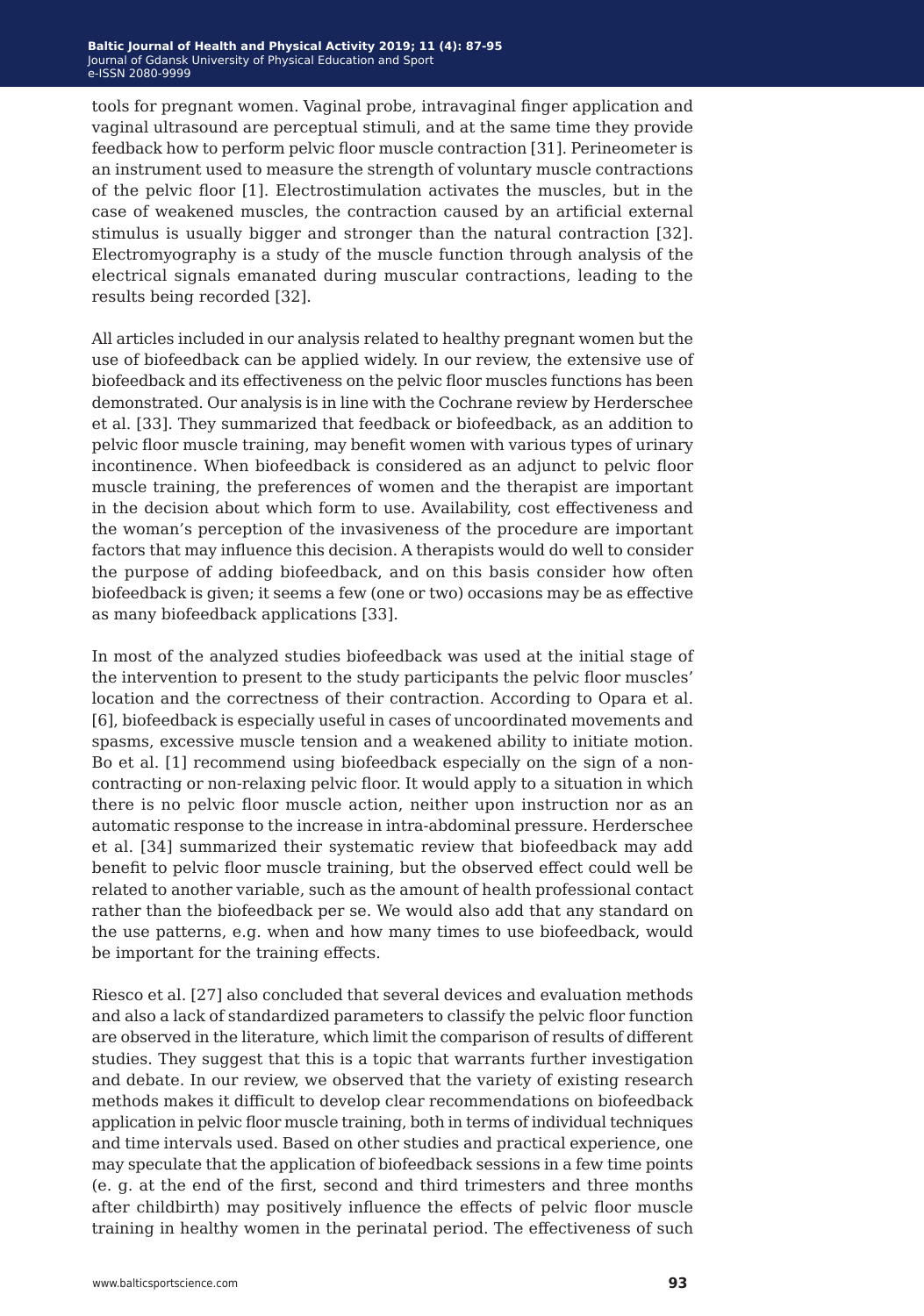a program should be evaluated in experimental studies comparing the use of various biofeedback techniques. In other studies, Nahas et al. [35] recommend that an addition of aerobic exercise to biofeedback assisted Kegel exercises should improve PFMs' strength and thickness than biofeedback-assisted Kegel exercises only. Another interesting research issue, considered only in one of the analyzed studies [25], is the acute effect of biofeedback on the performance of pelvic-floor muscle contraction. These studies show that it would be worth looking at in the future which biofeedback will best affect the contraction of the pelvic floor muscles in combination with aerobic exercises.

#### **conclusions**

The use of biofeedback with perineometer, palpation, ultrasound, electrostimulation and electromyography and its effectiveness on the pelvic floor muscles functions in pregnancy has been demonstrated in the reviewed studies. However, due to different patterns of biofeedback applications and pelvic floor parameters analyzed, it was impossible to compare them.

There are no clear guidelines for the use of biofeedback in pelvic floor muscle training during gestation (e.g. on the recommended timepoints during gestation, time between them or the number of sessions to be applied). Recommendations to use biofeedback in a training program should be designed for pregnant women in order to condition their pelvic floor muscles and develop preventive measures for pelvic floor disorders.

#### **references**

- [1] Bo K, Frawley H, Haylen B, et al. An International Urogynecological Association (IUGA)/International Continence Society (ICS) joint report on the terminology for the conservative and nonpharmacological management of female pelvic floor dysfunction. Int Urogynecol J. 2017;28(2):191-213. [https://doi.](https://doi.org/10.1007/s00192-016-3123-4) [org/10.1007/s00192-016-3123-4](https://doi.org/10.1007/s00192-016-3123-4)
- [2] Szukiewicz D. Fizjoterapia w ginekologii i położnictwie. Warszawa: PZWL; 2012.
- [3] Schȕnke M. SE, Schumacher U. PROMETEUSZ Atlas Anatomii Człowieka. Anatomia ogólna i układ mięśniowo-szkieletowy [Atlas of Human Anatomy. General anatomy and musculoskeletal system]. vol. 1. Wrocław: MedPharm Polska; 2013. Polish.
- [4] Foundation BaB. Pelvic floor exercises for women: 2008.
- [5] Harvey M-A. Pelvic floor exercises during and after pregnancy: a systematic review of their role in preventing pelvic floor dysfunction. J Obstet Gynaecol. 2003;25(6):487-98. [https://doi.org/10.1016/](https://doi.org/10.1016/S1701-2163(16)30310-3
) [S1701-2163\(16\)30310-3](https://doi.org/10.1016/S1701-2163(16)30310-3
)
- [6] Opara J, Socha T, Prajsner A, et al. Fizjoterapia w wysiłkowym nietrzymaniu moczu u kobiet. Część II. Biologiczne sprzężenie zwrotne w wysiłkowym nietrzymaniu moczu / Physiotherapy in stress urinary incontinence in females. Part ii. Biofeedback in stress urinary incontinence. Physiotherapy. 2011;19(4):37-42. <https://doi.org/10.2478/v10109-011-0023-5>
- [7] Shu-Yueh C, Ya-Ling T. Path Analysis for adherence to pelvic Floor muscle exercise among women with urinary incontinence. J Nurs Res (Taiwan Nurses Association). 2009;17(2):83-92. [https://doi.](https://doi.org/10.1097/JNR.0b013e3181a53e7e) [org/10.1097/JNR.0b013e3181a53e7e](https://doi.org/10.1097/JNR.0b013e3181a53e7e)
- [8] Meyer S, de Grandi P, Kuntzer T, Hürlimann P, Schmidt N. Birth trauma: Its effect on the urine continence mechanisms. Gynakol Geburt Runds. 1993;33(4):236-42. <https://doi.org/10.1159/000272115>
- [9] Vahdatpour B, Zargham M, Chatraei M, Bahrami F, Alizadeh F. Potential risk factors associated with stress urinary incontinence among Iranian women. Advanced Biomedical Research. 2015;4:205-.
- [10] Dudognon P, Salle JY, Munoz M, Guinvarc'h S, Bouru M, Labrousse C. [Rehabilitation of female urinary incontinence]. Rev Praticien. 1995;45(3):322-7.
- [11] Cooper ZR, Rose S. Fecal incontinence: a clinical approach. Mt Sinai J Med. 2000;67(2):96-105.
- [12] Kairaluoma MV. [Functional obstructed defecation syndrome]. Duodecim; Laaketieteellinen Aikakauskirja. 2009;125(2):221-5.
- [13] Mahony RT, Malone PA, Nalty J, Behan M, O'Connell PR, O'Herlihy C. Randomized clinical trial of intraanal electromyographic biofeedback physiotherapy with intra-anal electromyographic biofeedback augmented with electrical stimulation of the anal sphincter in the early treatment of postpartum fecal incontinence. Am J Obstet Gynecol. 2004;191(3):885-90. [https://doi.org/10.1016/j.ajog.2004.07.006](https://doi.org/10.1016/j.ajog.2004.07.006
)
- [14] Gaspard L, Tombal B, Opsomer RJ, Castille Y, Van Pesch V, Detrembleur C. [Physiotherapy and neurogenic lower urinary tract dysfunction in multiple sclerosis patients: a randomized controlled trial]. Progres En Urologie: Journal De L'association Francaise D'urologie Et De La Societe Francaise D'urologie. 2014;24(11):697-707[. https://doi.org/10.1016/j.purol.2014.05.003](https://doi.org/10.1016/j.purol.2014.05.003)